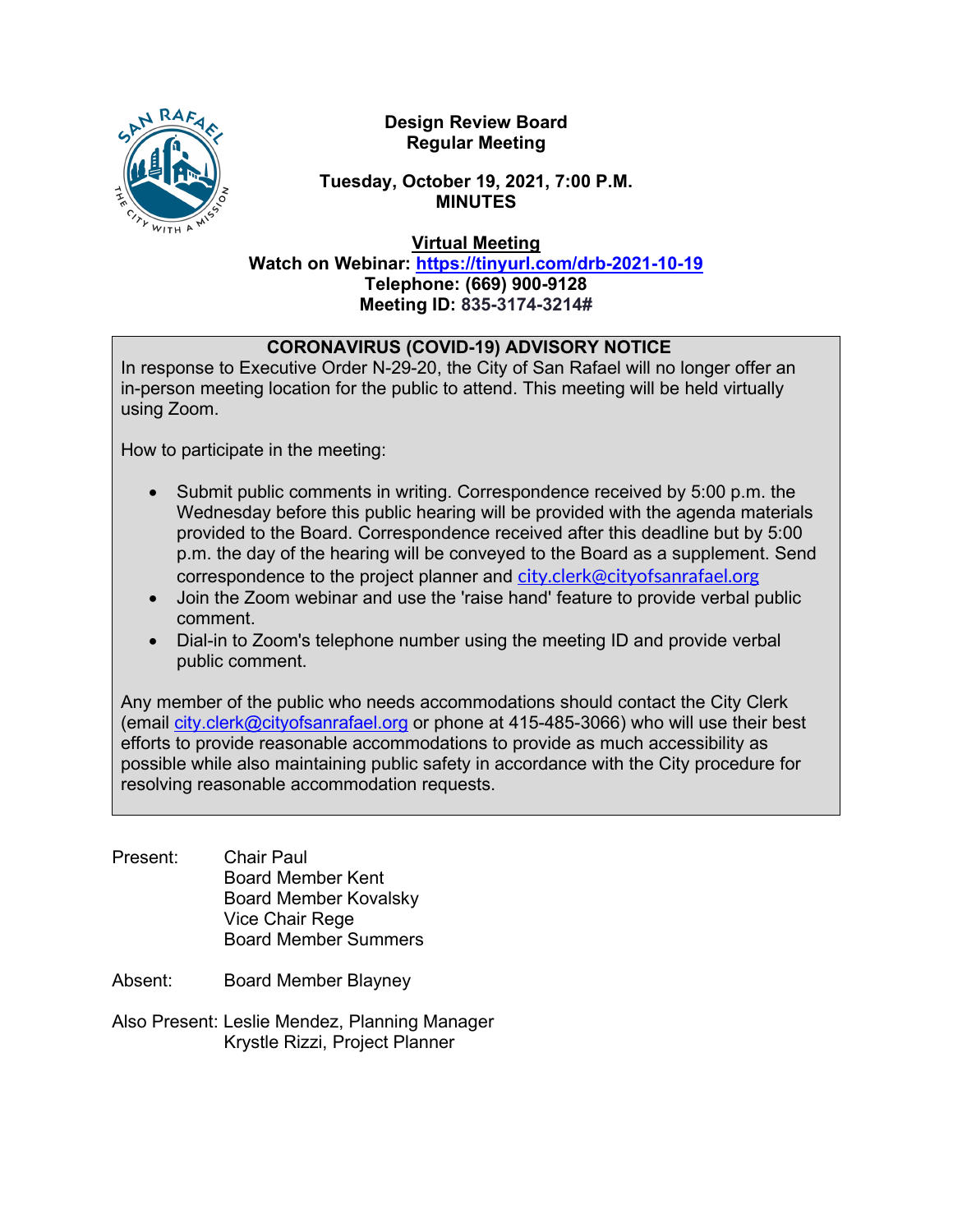### **CALL TO ORDER**

Chair Paul called the meeting to order at 7:00 p.m. He then invited Planning Manager Leslie Mendez to call the roll. All board members were present, except for Member Blayney.

### **APPROVAL OR REVISION OF ORDER OF AGENDA ITEMS**

None

#### **PUBLIC NOTIFICATION OF MEETING PROCEDURES**

Chair Paul invited Planning Manager Leslie Mendez who informed the community that members of the public would provide public comment either on the telephone or through Zoom. She explained the process for community participation on the telephone and Zoom.

Chair Paul reviewed the procedures for the meeting.

#### **ORAL COMMUNICATIONS FROM THE PUBLIC**

None

#### **CONSENT CALENDAR**

Chair Paul invited public comment; however, there was none.

Member Kent moved and Member Kovalsky seconded to approve the Minutes as submitted*.* 

### **1. Approval of the Design Review Board Meeting Minutes of October 5, 2021** *Approved minutes as submitted*

AYES: Members: Kent, Kovalsky, Rege & Chair Paul NOES: Members: None ABSENT: Members: Blayney ABSTAIN: Members: Summers

Motion carried 4-0

# **ACTION ITEMS**

#### **2. 1580 Lincoln Avenue (San Rafael Inn)**

ED21-008; EX21-011; SE21-004; UP21-003; V21-002 for demolition of a nonoperational garden center and construction of a new, four-story, 46-room boutique hotel with 38 parking spaces, and guest amenities including a café located at the intersection of Lincoln Ave/Grand Ave. The project is requesting Variances to reduce the minimum front and street side setbacks, reduce the minimum landscaping requirements, and reduce parking stall dimensions. In addition, the project requests an Exception to exceed the maximum lot coverage, and a Sign Exception to exceed the maximum allowable sign area; APN: 011-075-13; Multi-Family Residential (HR1) Zone; Robert Sauvageau of RYS Architects, Inc., Applicant; 1580 Lincoln, LLC, Owner; Lincoln/San Rafael Hill Neighborhood.

Project Planner: Krystle Rizzi, Consulting Planner Krystle Rizzi, [Krystle.Rizzi@cityofsanrafael.org](mailto:Krystle.Rizzi@cityofsanrafael.org)

Krystle Rizzi, Project Planner presented the Staff Report.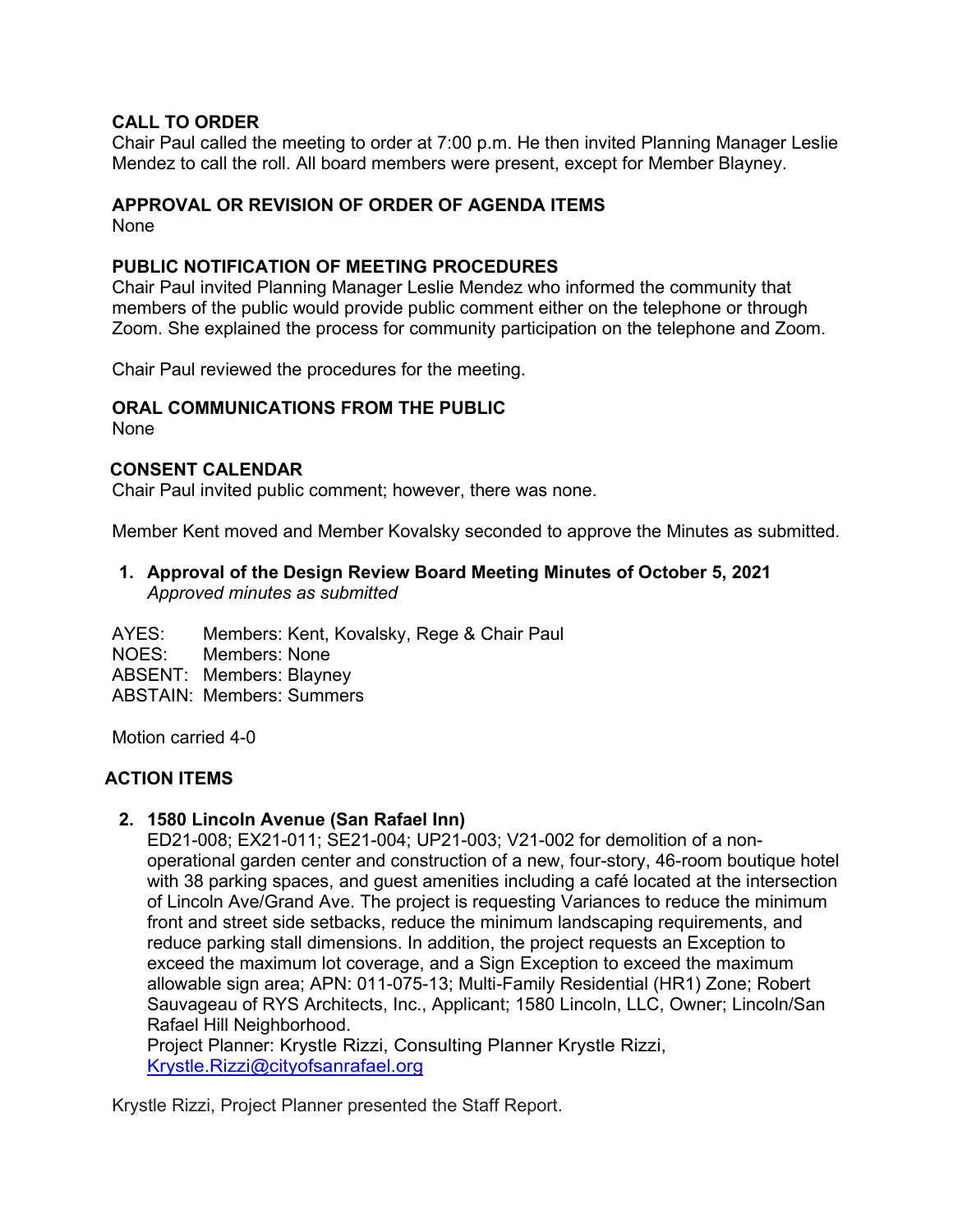Staff responded to questions from the Members.

Applicant Team gave a presentation.

Applicant Team responded to questions from the Members.

Chair Paul invited public comment.

**Speakers:** Amy Likover, Bhagya Bakshi, Patty Trosclair, Nina Lilienthal-Murphy, Lincoln-San Rafael Hill Neighborhood Association, David Hampton

Members provided comments.

Discussion among the Members regarding consensus items.

Planning Manager Leslie Mendez summarized the Members' consensus items:

• Revise the lot coverage to comply with the 10% maximum allowable exceedance of the **Exception** 

• Work to increase the pedestrian experience at the ground level, especially along Lincoln Avenue by working with Public Works to increase landscaping in the ROW, including a landscape buffer between the sidewalk and street, as opposed to the 10-foot wide paved sidewalk; and potentially meeting the required setback on Lincoln

• Revise the landscape plan to eliminate the invasive Palm species

Member Summers moved and Member Rege seconded to continue the project to allow the applicant to work with Staff to respond to the consensus items as outlined by the Planning Manager and then bring it back to the Design Review Board.

AYES: Members: Kent, Kovalsky, Rege, Summers & Chair Paul NOES: Members: None ABSENT: Members: Blayney ABSTAIN: Members: None

Motion carried 5-0

# **DIRECTOR'S REPORT**

Planning Manager reported on the following items:

• City Council passed ADU Urgency Ordinance in effect for 45 days; Staff needs to come back with replacement ADU Ordinance

• City Council approved contract for two new fire stations

Planning Manager gave an update on discussion with Marin Water regarding conservation ordinance

# **COMMISSION COMMUNICATION**

None